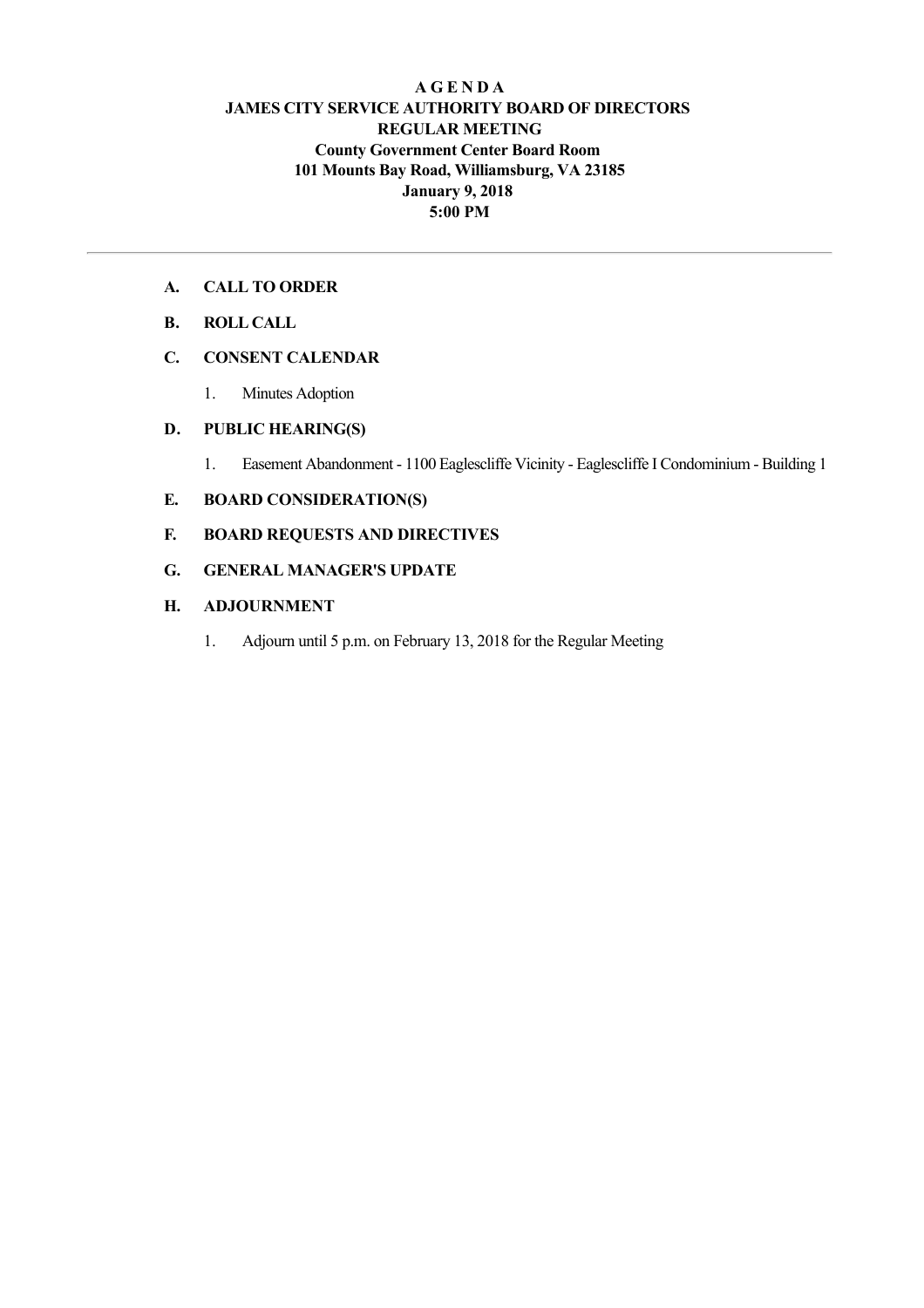## **ITEM SUMMARY**

| 1/9/2018                            |
|-------------------------------------|
| The Board of Directors              |
| Teresa J. Fellows, Deputy Secretary |
| Minutes Adoption                    |
|                                     |

## **ATTACHMENTS:**

|               | Description       |                                                 |                 | Type           |
|---------------|-------------------|-------------------------------------------------|-----------------|----------------|
| D             | 121217BOD-Minutes |                                                 |                 | <b>Minutes</b> |
|               | <b>REVIEWERS:</b> |                                                 |                 |                |
| $D$ onortmant |                   | $D_{\alpha\alpha\beta\gamma\gamma\alpha\gamma}$ | $\Lambda$ otion |                |

# Department Reviewer Action Date Economic Development<br>
Authority Fellows, Teresa Approved 12/28/2017 - 11:00 AM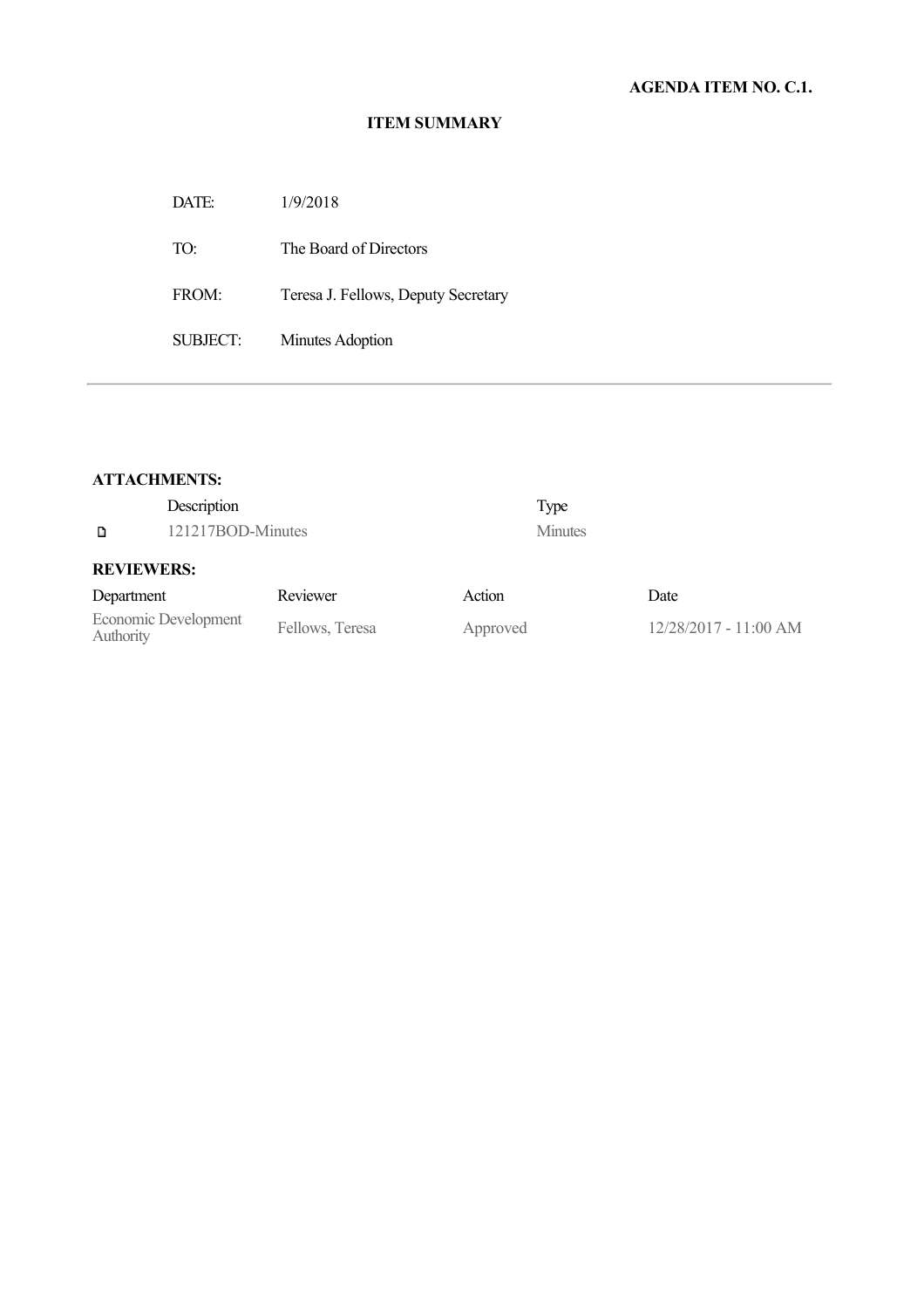## **M I N U T E S JAMES CITY SERVICE AUTHORITY BOARD OF DIRECTORS REGULAR MEETING County Government Center Board Room 101 Mounts Bay Road, Williamsburg, VA 23185 December 12, 2017 5:00 PM**

#### **A. CALL TO ORDER**

#### **B. ROLL CALL**

John J. McGlennon, Roberts District P. Sue Sadler, Stonehouse District Michael J. Hipple, Powhatan District Kevin D. Onizuk, Jamestown District Ruth M. Larson, Chairman, Berkeley District

Bryan J. Hill, Secretary to the Board Adam R. Kinsman, County Attorney M. Douglas Powell, General Manager

### **C. CONSENT CALENDAR**

A motion to Approve was made by John McGlennon and the motion result was Passed. AYES: 5 NAYS: 0 ABSTAIN: 0 ABSENT: 0 Ayes: Hipple, McGlennon, Onizuk, Sadler, Larson

- 1. Minutes Adoption November 14, 2017 Regular Meeting
- 2. Contract Award Closed Circuit Television Inspection of Cross Country Gravity Sanitary Sewer Pipes

#### **D. PUBLIC HEARING(S)**

None

#### **E. BOARD CONSIDERATION(S)**

None

#### **F. BOARD REQUESTS AND DIRECTIVES**

None

#### **G. GENERAL MANAGER'S UPDATE**

Mr. Powell stated that the Virginia Marine Resources Commission, at its meeting earlier in the day, approved the permit application for the proposed water treatment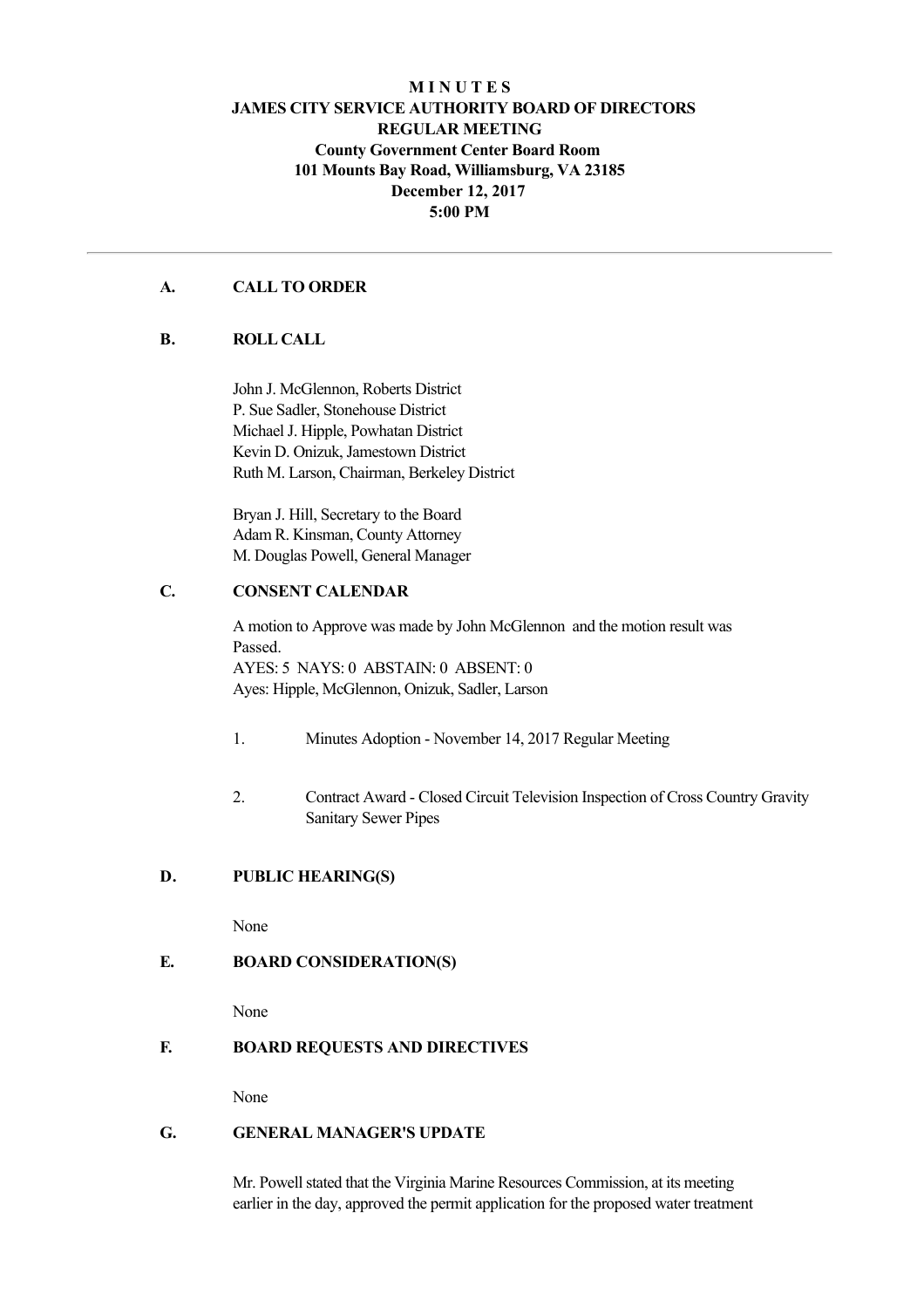facility at the Chickahominy Riverfront Park as part of its Consent Calendar. He commented that the process is not complete, the U. S. Army Corps of Engineers approval is still needed; however, this was a big step forward in that process. He expressed his gratitude to Mr. Hill for all of his support in this effort and also to the JCSA staff, especially Mr. Michael Vergakis, Chief Water Engineer. He also expressed his gratitude to the Department of Environmental Quality (DEQ) for its help in moving through this process, particularly Mr. David Paylor, Director and Mr. Scott Kudlas, Office of Water Supply. He commented that the next step is the U. S. Army Corps of Engineers and then approval from the local Chesapeake Bay Board.

Ms. Larson thanked Mr. Powell for his work.

Mr. Hill referenced a meeting in October 2014 between he, Mr. Powell, Mr. Vergakis and Mr. Kinsman and commented great job to everyone involved.

## **H. ADJOURNMENT**

1. Adjourn until 4 p.m. on January 2, 2018 for the Organizational Meeting

A motion to Adjourn was made by John McGlennon and the motion result was Passed. AYES: 5 NAYS: 0 ABSTAIN: 0 ABSENT: 0

Ayes: Hipple, McGlennon, Onizuk, Sadler, Larson

At approximately 9:14 p.m., Ms. Larson adjourned the Board of Directors.

Deputy Secretary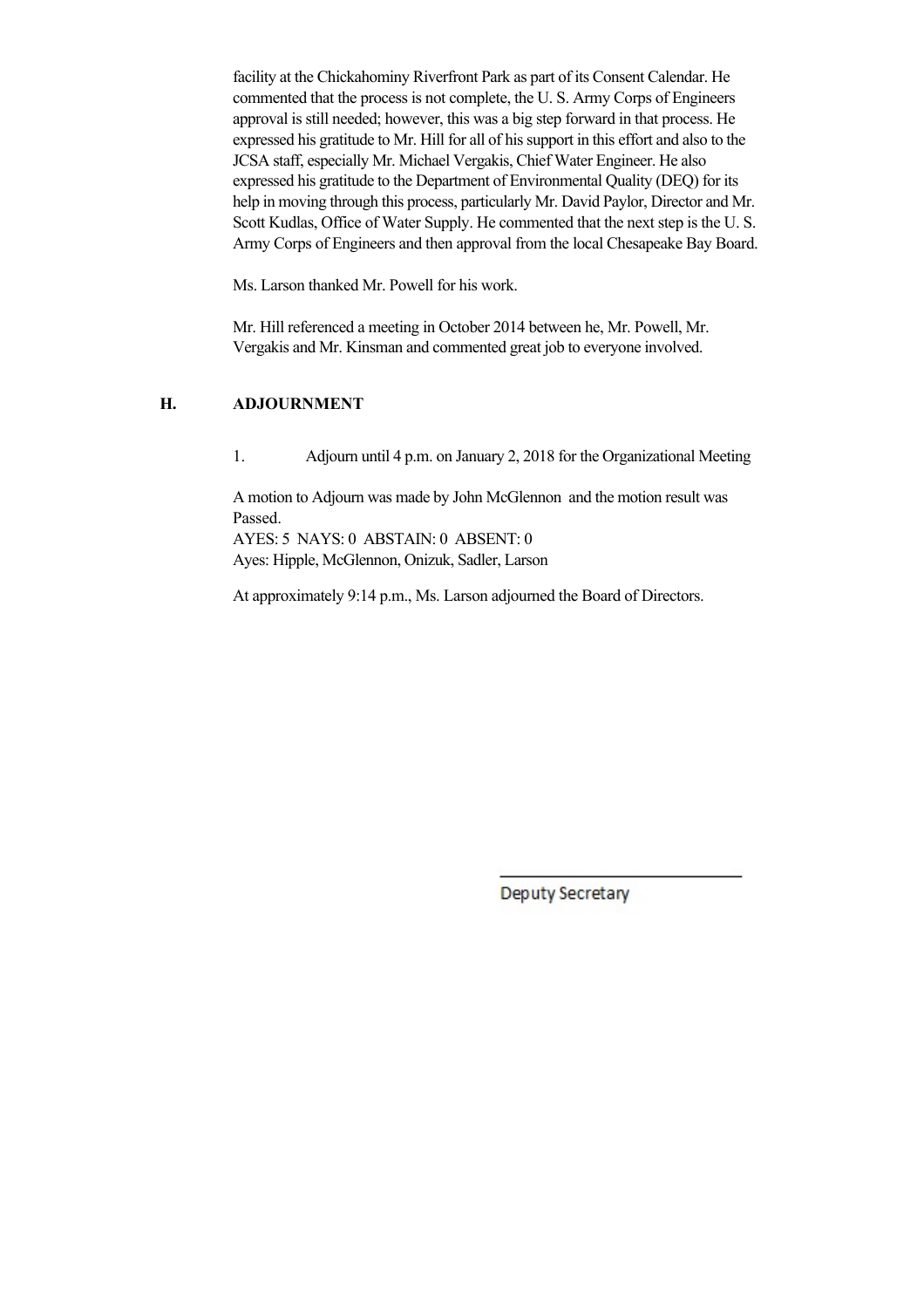## **ITEM SUMMARY**

| DATE:    | 1/9/2018                                                                                       |
|----------|------------------------------------------------------------------------------------------------|
| TO:      | The Board of Directors                                                                         |
| FROM:    | M. Douglas Powell, General Manager                                                             |
| SUBJECT: | Easement Abandonment - 1100 Eaglescliffe Vicinity - Eaglescliffe 1 Condominium -<br>Building 1 |

#### **ATTACHMENTS:**

|                                 | Description |              |          | Type       |                      |
|---------------------------------|-------------|--------------|----------|------------|----------------------|
| D                               | Memo        |              |          | Cover Memo |                      |
| D                               | Resolution  | Resolution   |          |            |                      |
| <b>REVIEWERS:</b>               |             |              |          |            |                      |
| Department                      |             | Reviewer     | Action   |            | Date                 |
| James City Service<br>Authority |             | Powell, Doug | Approved |            | 12/21/2017 - 3:58 PM |

| Authority                     |                 |          |                       |
|-------------------------------|-----------------|----------|-----------------------|
| <b>Publication Management</b> | Burcham, Nan    | Approved | 12/21/2017 - 4:21 PM  |
| Legal Review                  | Kinsman, Adam   | Approved | 12/22/2017 - 3:00 PM  |
| <b>Board Secretary</b>        | Fellows, Teresa | Approved | 12/28/2017 - 11:16 AM |
| <b>Board Secretary</b>        | Purse, Jason    | Approved | $1/2/2018 - 1:52$ PM  |
| <b>Board Secretary</b>        | Fellows, Teresa | Approved | $1/2/2018 - 1:54$ PM  |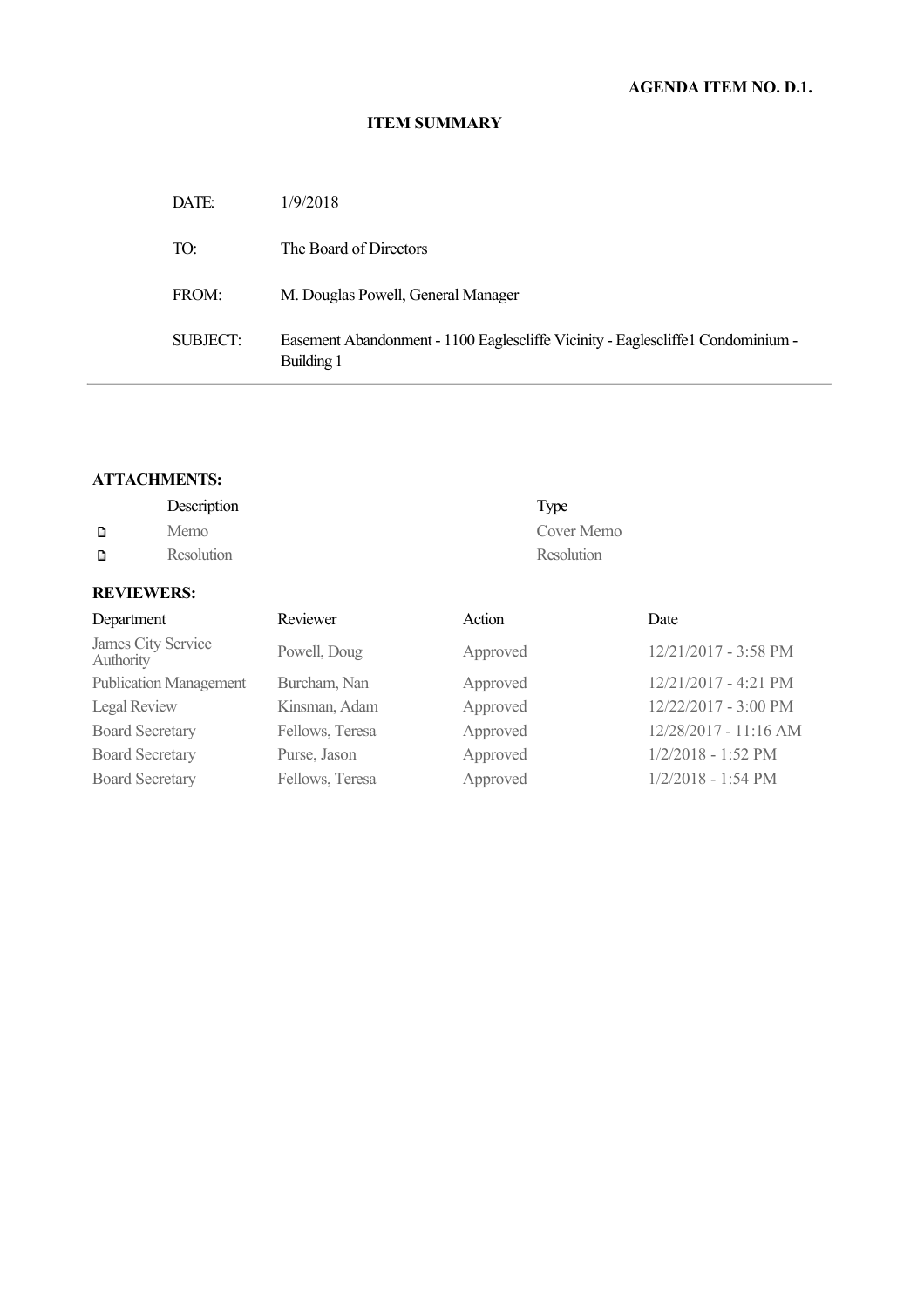#### **M E M O R A N D U M**

| DATE:           | January 9, 2018                                                                                |
|-----------------|------------------------------------------------------------------------------------------------|
| TO:             | The Board of Directors                                                                         |
| FROM:           | M. Douglas Powell, General Manager, James City Service Authority                               |
| <b>SUBJECT:</b> | Easement Abandonment - 1100 Eaglescliffe Vicinity - Eaglescliffe 1 Condominium -<br>Building 1 |

Eaglescliffe 1 Condominium Owners Association, owner of the property at 1100 Eaglescliffe, has requested the James City Service Authority (JCSA) abandon 1,097 square feet or 0.025 acres of a 20-foot-wide JCSA water easement on the west side of the property along Ashford Minor and the vicinity of 1104 Eaglescliffe and 1103 Eaglescliffe. The portion of the easement requested for extinguishment is no longer needed by JCSA because the fire hydrant and water meters were located elsewhere.

Staff recommends that the Board approve the attached resolution authorizing the General Manager to sign the necessary documents to quitclaim the easement as requested and depicted on the attached plat dated January 29, 2008, prepared by AES Consulting Engineers.

MDP/nb Eaglescliffe-mem

Attachment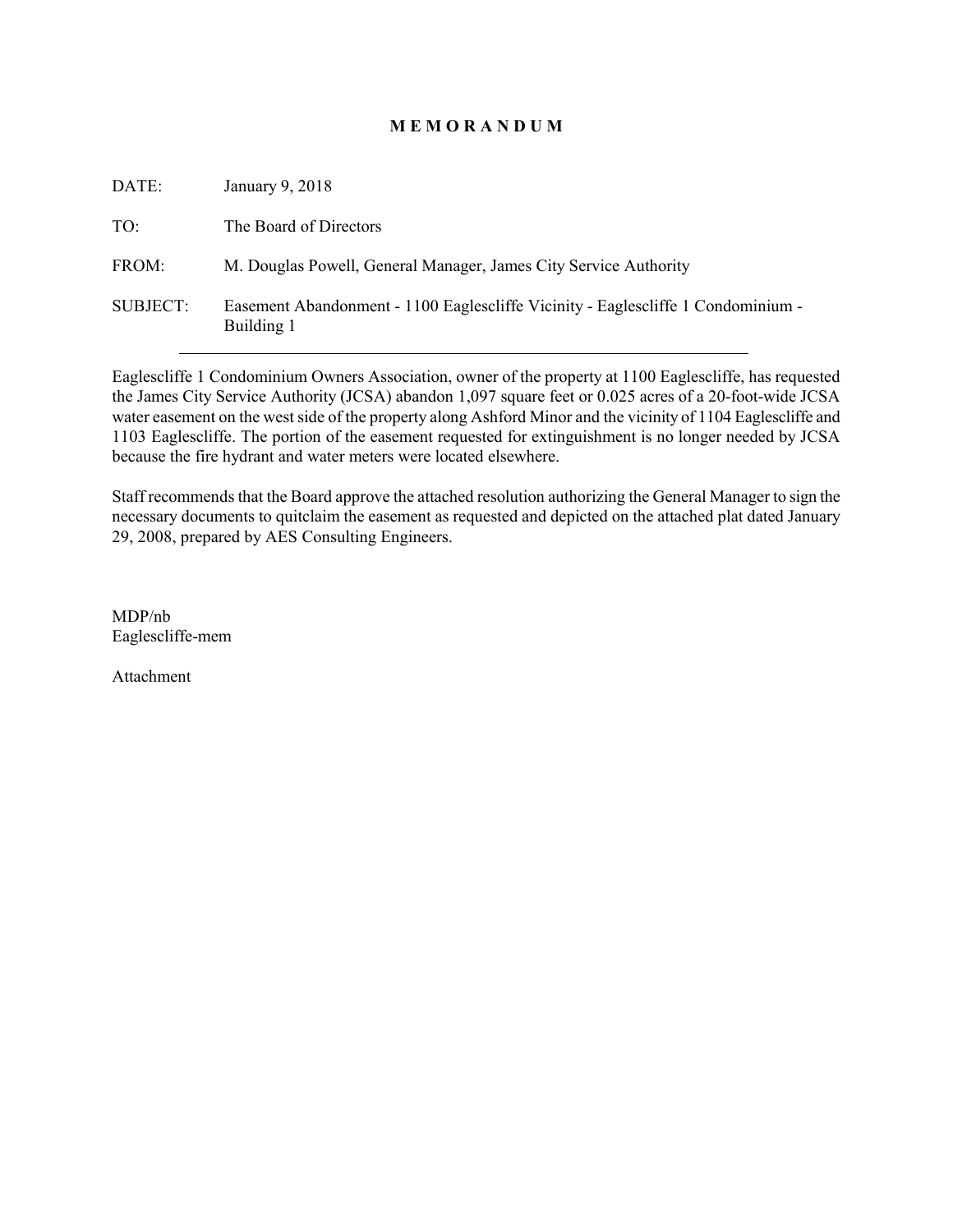#### **R E S O L U T I O N**

#### EASEMENT ABANDONMENT - 1100 EAGLESCLIFFE VICINITY -

#### EAGLESCLIFFE 1 CONDOMINIUM - BUILDING 1

- WHEREAS, Eaglescliffe 1 Condominium Owners Association, owner of the property at 1100 Eaglescliffe at Eaglescliffe Condominium, has requested that the James City Service Authority (JCSA) abandon 1,097 square feet or 0.025 acre of a 20-foot-wide JCSA water easement on the western side of the property along Ashford Minor and the vicinity of 1104 Eaglescliffe and 1103 Eaglescliffe as defined on a plat recorded as Instrument No. 080003907 in the City of Williamsburg and County of James City Circuit Court.
- WHEREAS, the portion of the easement requested for extinguishment is no longer needed by JCSA because the fire hydrant and water meters were located elsewhere.
- NOW, THEREFORE, BE IT RESOLVED that the Board of Directors of the James City Service Authority, James City County, Virginia, hereby authorizes the General Manager to sign the necessary documents to abandon the easement as described.

|                               | P. Sue Sadler<br>Chairman, Board of Directors |              |                      |         |
|-------------------------------|-----------------------------------------------|--------------|----------------------|---------|
|                               |                                               | <b>VOTES</b> |                      |         |
| ATTEST:                       |                                               | <b>AYE</b>   | $\operatorname{NAY}$ | ABSTAIN |
|                               | <b>MCGLENNON</b>                              |              |                      |         |
|                               | <b>SADLER</b>                                 |              |                      |         |
| Teresa J. Fellows             | <b>HIPPLE</b>                                 |              |                      |         |
| Deputy Secretary to the Board | <b>ICENHOUR</b>                               |              |                      |         |
|                               | <b>LARSON</b>                                 |              |                      |         |

Adopted by the Board of Directors of the James City Service Authority, James CityCounty, Virginia, this 9th day of January, 2018.

Eaglescliffe-res